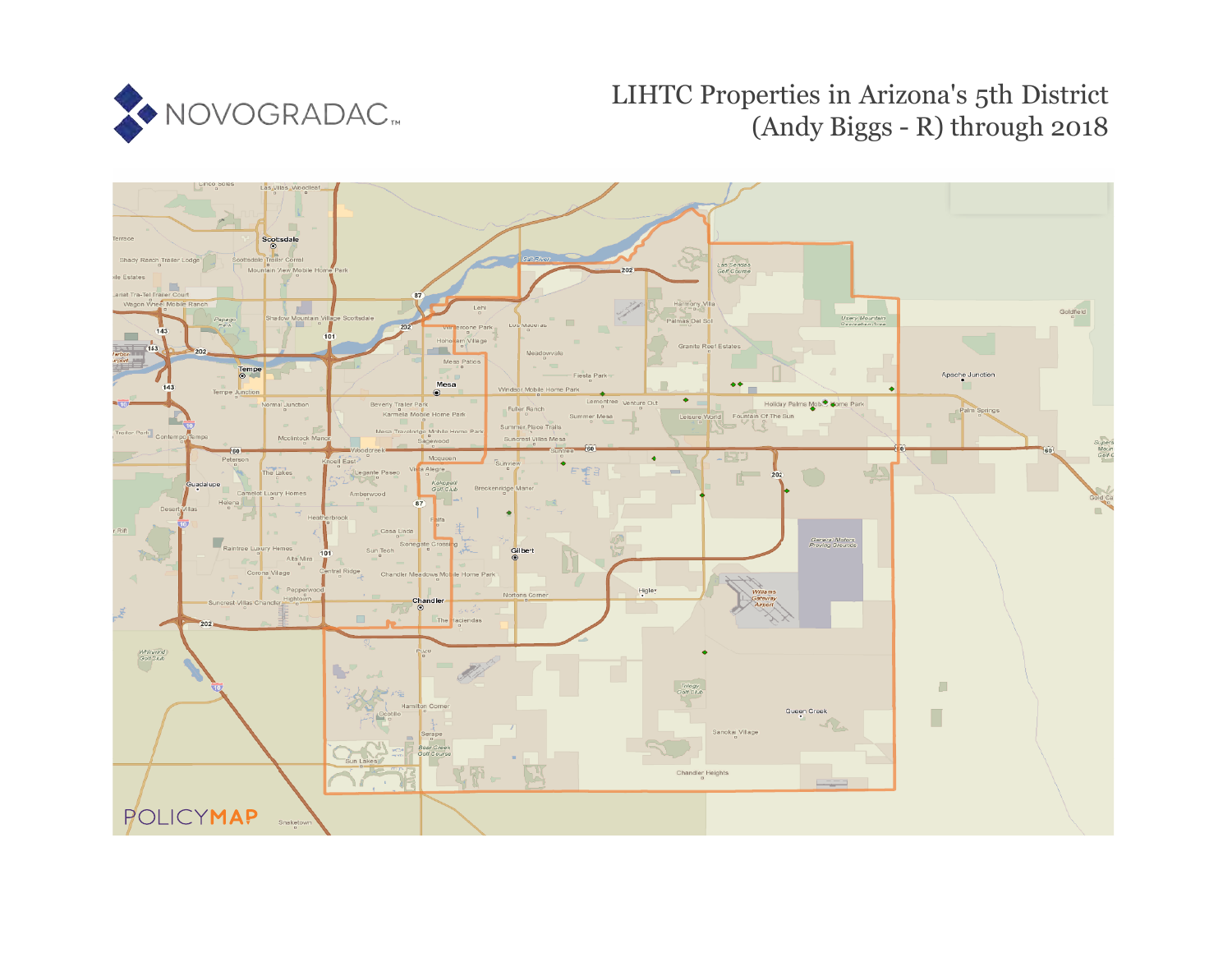## LIHTC Properties in Arizona's 5th District Through 2018

| <b>Project Name</b>                                 | <b>Address</b>                                      | <b>City</b>               | <b>State</b>           | <b>Zip Code</b> | <b>Nonprofit</b><br><b>Sponsor</b> | <b>Allocation</b><br>Year | <b>Annual</b><br><b>Allocated</b><br><b>Amount</b> | <b>Year Placed<br/>in Service</b> | <b>Construction Type</b> | <b>Total</b><br><b>Units</b> | Low<br><b>Income</b><br><b>Units</b> | <b>Rent or</b><br><b>Income</b><br><b>Ceiling</b> | <b>Credit</b><br><b>Percentage</b> | Tax-<br><b>Exempt</b><br><b>Bond</b> | <b>HUD Multi-</b><br><b>Family</b><br><b>Financing/Rental</b><br><b>Assistance</b> |
|-----------------------------------------------------|-----------------------------------------------------|---------------------------|------------------------|-----------------|------------------------------------|---------------------------|----------------------------------------------------|-----------------------------------|--------------------------|------------------------------|--------------------------------------|---------------------------------------------------|------------------------------------|--------------------------------------|------------------------------------------------------------------------------------|
| PAGE COMMONS                                        | 170 N OAK ST                                        | <b>GILBERT</b>            | AZ                     | 85233           | $\mathbf{N}\mathbf{o}$             | 2003                      | \$0                                                | 2005                              | <b>New Construction</b>  | 100                          | 100                                  |                                                   | $70$ % present $\,$ No value       |                                      |                                                                                    |
| SAN ANGELIN APTS                                    | 1935 S<br><b>SUNNYVALE</b>                          | <b>MESA</b>               | $\mathbf{A}\mathbf{Z}$ | 85206           | No                                 | 2003                      | \$0\$                                              | 2005                              | <b>New Construction</b>  | 312                          | 282                                  |                                                   | $30\,\%$ present $\,$ Yes value    |                                      |                                                                                    |
| SAN FERNANDO APTS 4150 E MAIN ST MESA               |                                                     |                           | AZ                     | 85205           | No                                 | 2003                      | \$0\$                                              | 2005                              | <b>New Construction</b>  | 265                          | 241                                  |                                                   | $30\,\%$ present $\,$ Yes value    |                                      |                                                                                    |
| SAN CLEMENTE APTS                                   | $7640$ S POWER $\quad$ GILBERT RD                   |                           | $\mathbf{A}\mathbf{Z}$ | 85297           | No                                 | 2003                      | \$686,020                                          | 2006                              | <b>New Construction</b>  | 336                          | 309                                  |                                                   | $30\,\%$ present $\,$ Yes value    |                                      |                                                                                    |
| SONORA VISTA II                                     | $9736 \to \text{BALSAM}$ MESA AVE                   |                           | $\mathbf{A}\mathbf{Z}$ | 85208           |                                    | Insufficient<br>Data      | \$0                                                | Insufficient<br>Data              | Not Indicated            | 88                           | 86                                   |                                                   | Not<br>Indicated                   | Yes                                  |                                                                                    |
| <b>WESTERN IB GROVES</b>                            | $2990$ S POWER $$\tt{MES}$                          |                           | $\mathbf{A}\mathbf{Z}$ | 85212           |                                    | Insufficient<br>Data      | $\$0$                                              | Insufficient<br>Data              | Not Indicated            | 267                          | 267                                  |                                                   | Not<br>Indicated                   | Yes                                  |                                                                                    |
| <b>TIERRA ANTIGUA</b>                               | 339 N 75TH ST MESA                                  |                           | AZ                     | 85207           |                                    | Insufficient<br>Data      | $\$0$                                              | Insufficient<br>Data              | Not Indicated            | 174                          | 174                                  |                                                   | Not<br>Indicated                   | Yes                                  |                                                                                    |
| <b>CRISMON COVE</b>                                 | 9936 E<br>BIRCHWOOD<br>AVE                          | <b>MESA</b>               | AZ                     | 85208           |                                    | Insufficient<br>Data      | \$0                                                | 1989                              | <b>New Construction</b>  | 16                           | 16                                   |                                                   | Not<br>Indicated                   |                                      |                                                                                    |
| VISTA MONTANA APTS                                  | $3225\,\mathrm{E}$ BASELINE RD                      | <b>GILBERT</b>            | AZ                     | 85234           |                                    | Insufficient<br>Data      | \$0                                                | 1989                              | New Construction         | 228                          | 228                                  |                                                   | Not<br>Indicated                   |                                      |                                                                                    |
| <b>DISCOVERY POINT</b><br>RETIREMENT APTS           | 6210 E ARBOR<br>AVE                                 | <b>MESA</b>               | AZ                     | 85206           | No                                 | 1993                      | \$0                                                | 1995                              | <b>New Construction</b>  | 183                          | 181                                  |                                                   | 70 % present $\,$ No $\,$<br>value |                                      |                                                                                    |
| SENIOR COTTAGE<br>APTS OF APACHE<br><b>JUNCTION</b> | 251 N 114TH ST                                      | APACHE<br><b>JUNCTION</b> | AZ                     | 85120           | $\mathbf{N}\mathbf{o}$             | 1997                      | \$0                                                | 1999                              | <b>New Construction</b>  | 92                           | 87                                   |                                                   | $70$ % present $\,$ No value       |                                      |                                                                                    |
| SONORA VISTA I                                      | 9736 E BALSAM MESA<br>$\operatorname{\mathsf{AVE}}$ |                           | $\mathbf{A}\mathbf{Z}$ | 85208           | No                                 | 1999                      | \$0                                                | 2001                              | <b>New Construction</b>  | 96                           | 95                                   |                                                   | 70 % present $\,$ No $\,$<br>value |                                      |                                                                                    |
| <b>VILLAGE AT SUN</b><br><b>VALLEY</b>              | 7520 E<br><b>BILLINGS ST</b>                        | <b>MESA</b>               | AZ                     | 85207           | No                                 | 2000                      | $\$0$                                              | 2002                              | <b>New Construction</b>  | 276                          | 276                                  |                                                   | $30\,\%$ present $\,$ Yes value    |                                      |                                                                                    |